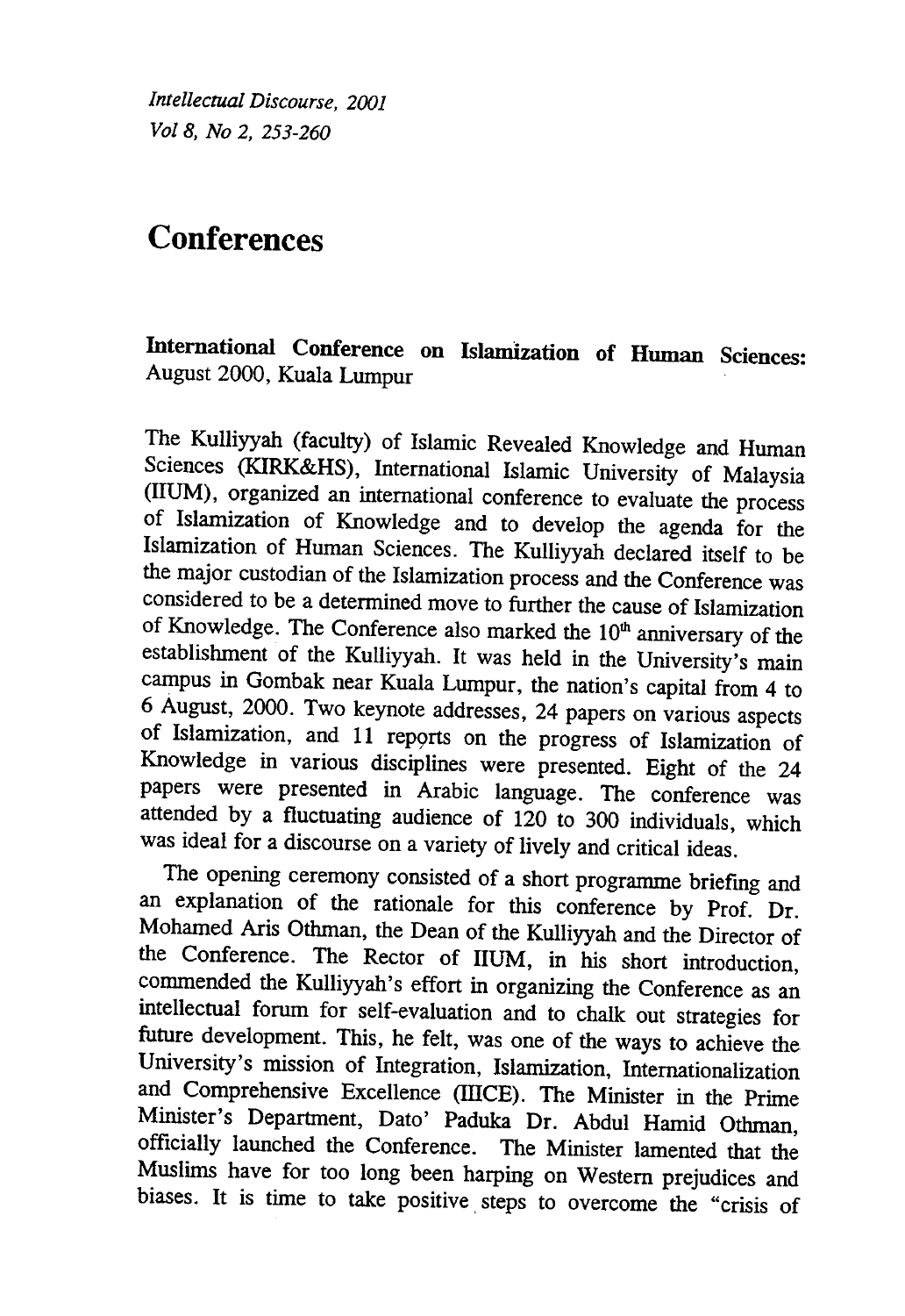confidence" and to better the conditions of the Ummah. The Minister stressed the need, among others, to integrate revealed knowledge with human sciences and thus to make the truth prevail. The Conference, he concluded, was a right step in the right direction.

## Keynote Addresses

As announced, there were two keynote addresses. The first keynote address was given by Prof. Aris Othman. The address first evaluated the efforts made by the Kulliyyah in Islamizing .the curriculum in the last few years and, second, highlighted some of the issues relating to Islamization of Human Sciences which need to be discussed by the Conference participants. Prof. Aris commended the efforts made by the Kulliyyah in integrating the Revealed Knowledge courses with Human Sciences courses. He, however, pointed out that the Kulliyyah must deal, as a matter of urgency, with the problem of the lack of suitable textbooks based on the holistic approach. The Kulliyyah must also try to produce intellectuals who are religious experts and at the same time have scientific understanding of social problems. It is these experts who can study Islamic values and ideals which are consistent with progress. Scholars working in Revealed Knowledge disciplines should adopt a critical and creative bent of mind and make themselves relevant to the contemporary issues. They may address themselves to the issues like environmentalism and post-modernism. Finally, those engaged in Islamization project should not neglect the need to Islamize their personalities in terms of thinking, behaviour and action.

Prof. Yusoff Hussain in his keynote address discussed several issues of relevance. First, he pointed out that the International Islamic University is an ideal centre of Islamization of Knowledge and that it has progressed despite criticisms leveled against it. He, however, stressed the need to produce University level textbooks, based upon a unified methodology, within a stipulated time. Second, he cautioned the audience of the challenges posed and the opportunities provided by information technology. The Internet is being used to belittle the efforts at Islamization and to de-Islamize the general masses. It, however, provides the opportunity to universalize the message of Islamization. The Muslims must create their own websites and use them effectively. Finally, he reminded the audience that Islamization is not a seasonal enterprise. It is a life-long process to be carried out with full commitment, total dedication and with the sole intention of attaining the pleasure of Allah (SWT).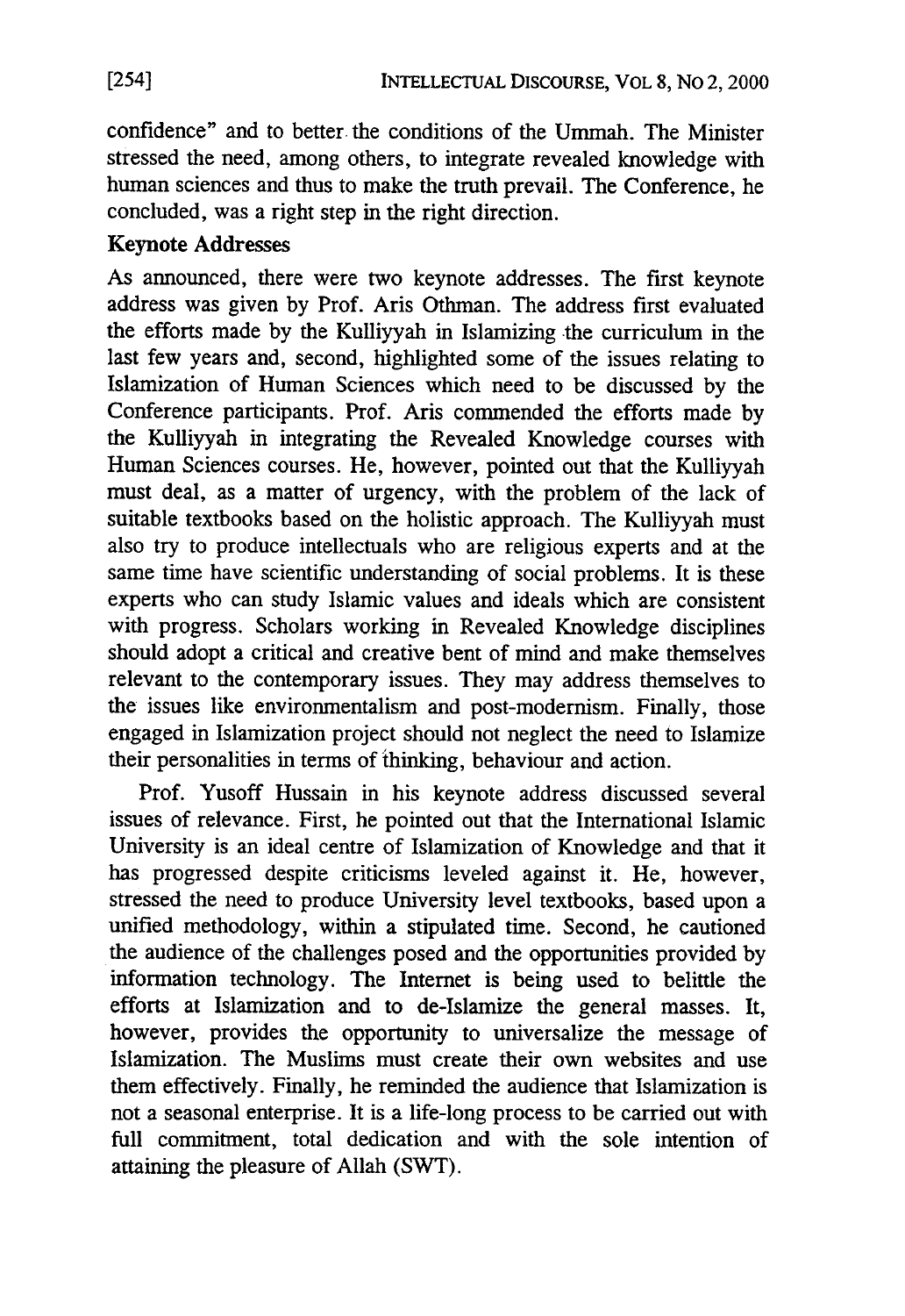### Papers

The paper which attracted a great deal of interest was the one presented by Professor Mahmoud M. Ayoub of Temple University, USA, entitled "The Place and Universality of Knowledge in Islam." Professor Ayoub argued that knowledge in Islam is necessary for a life of human dignity and civilization as well as for felicity in the hereafter. Knowledge, to Professor Ayoub, is universal and is a divine gift to humanity. In that sense all true knowledge is Islamic in nature. Consequently, there is no possibility of Islamizing knowledge and no need for Islamizing Human Sciences. What is needed is human sciences with a Qur'anic worldview and within the framework of  $im\bar{a}n$ (faith) and 'amal  $s$ alih (right action). Professor Ayoub was severely criticized by the participants for his failure to really appreciate the nature of the Islamization project. Some even argued that the objections he raised were raised two decades ago and were appropriately answered. His co-panelist, Abdul Rashid Moten of IIUM, presented a paper on "Approaches to Islamization of Knowledge." He discussed four models of Islamization: Human Science model of late Ismail al-Faruqi, Shari'ah model of Sheikh Taha Jabir al-Alwani, Human Science (Political Science) model, and finally the Musa model advocated by Dr. AbdulHamid Abu Sulayman, all belonging to the International Institute of Islamic Thought, Washington, USA. Some participants wondered if these approaches differed fundamentally from each other and if it was possible to work out a chronological sequence in the formation of these models.

Professor Ghulam Nabi Saqeb's presentation in the following session was informative and evaluative. He has catalogued the achievements of Islamization of knowledge since the 1977 Makkah conference and also highlighted some of its failures. The paper was descriptive rather than analytical. Professor Jamil Faruqi provided an interesting paper on how to approach human sciences from the Qur'anic perspective. He discussed the principles of reality, universe, man and society from the Qur'anic perspective and showed how these could be used to arrive at useful knowledge. It received an encouraging response from the audience. Other papers of note include: "A Comparative Historical Analysis of Early Attempts at Islamizing Human Sciences" by Professor Nizar M.S. aI-Ani; "Approaches to Islamization of Knowledge: A Case of Psychology" by Prof. Mokdad Mohamed; "Islamization of Communication" by Dr. Mahmoud Galendar; "Self-referencing Methodology of the Qur'an" by Professors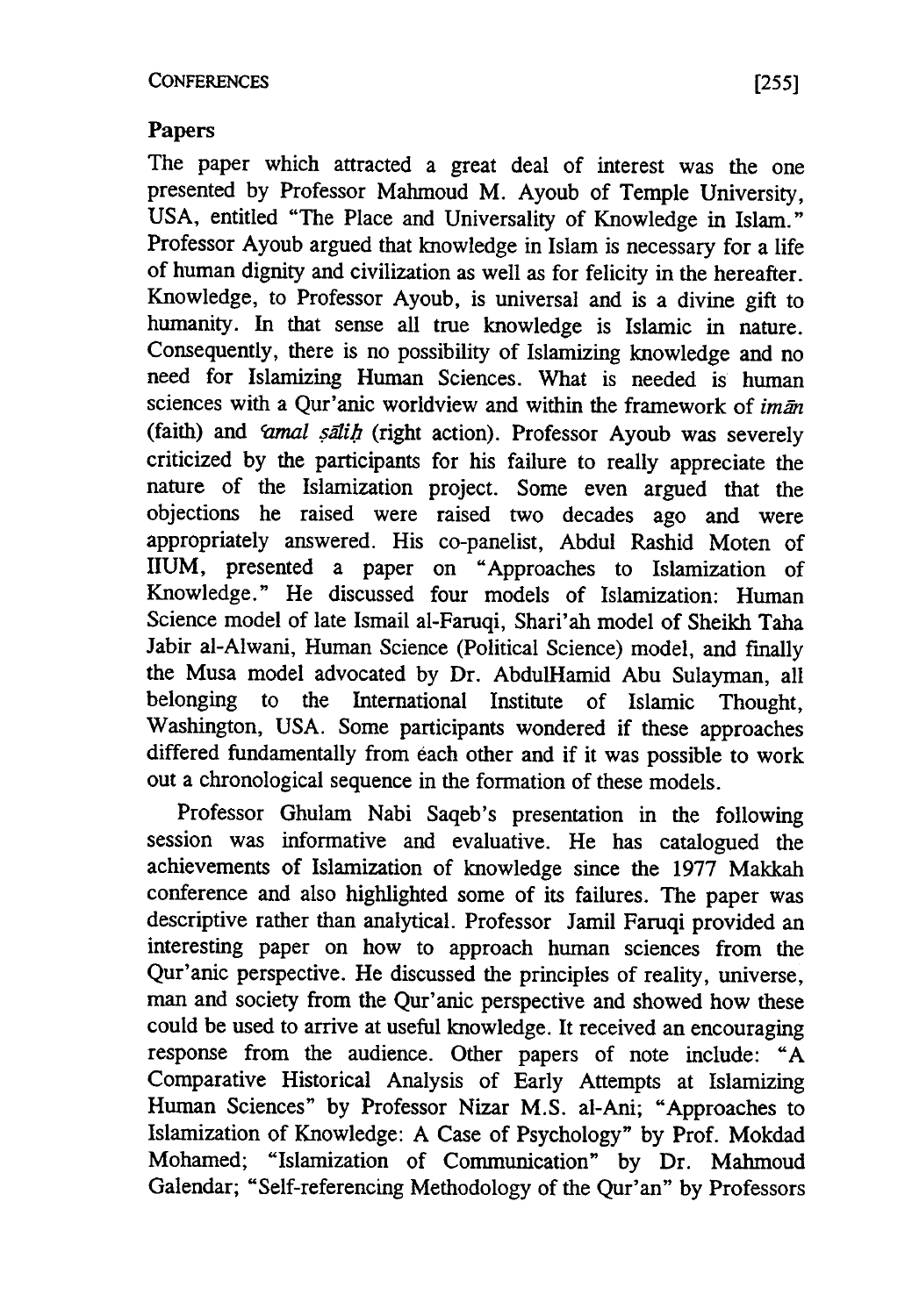Masudul Alam Chaudary and Muhammad Al-Buraey; "Political Pluralism" by Dr. Elfatih Abdel Salam; "Reorientation of Sociology" by Dr. Hazizan Noon, "Islamic English in Speech and Writing" by Dr. Haja Mohideen and "The Linguistic Roots in Understanding the Text of Revelation" by Dr. EI-Hassan Simsaa.

#### Reports on Islamization of Knowledge

The evening sessions of the second day of the Conference was marked for the presentation of reports on Islamization of Knowledge by eleven departments including the departments of Usul al-Din and Comparative Religion, Qur'an and Sunah Studies; and Fiqh and Usul al-Fiqh. In each case, the departments examined the curriculum to see whether the courses offered were of relevance to the contemporary world. They also analyzed the course outline for each course offered to see the extent to which it integrates revealed knowledge with human sciences. Some departments also submitted their evaluation of examination question papers and pointed out that they reflect integration as expected. Interestingly, they also made available, on a selective basis, the areas of research of the members of the department, their publications and the project they were engaged in with respect to the Islamization of knowledge.

The reports presented gave the impression that the departments have made some progress in the direction of the Islamization of their discipline. Some departments have produced books of readings used as textbooks. Most of the departments reported that they were happy with the progress made in the direction of producing text books to be used at least at the introductory levels. Nevertheless, they were unanimous in pointing out that their efforts at Islamization are hindered by problems of time constraints (teaching load is heavy leaving less time for research), non-availability of textbooks (requiring them to produce anthologies and handouts) and man-power shortage (most of the departments are under-staffed). Though an internal affair of the Kulliyyah, the session generated interest among the participants and was attended to the full capacity of the hall.

#### The Closing session

The closing session was chaired by the Dean of the Kulliyyah and was addressed by the Honourable Rector, Prof. Dr. Kamal Hassan. The Rector explained that Islamization of knowledge is a comprehensive and complex process of changing everything from what it is, to something in conformity with the Islamic *tawhidic* paradigm, values